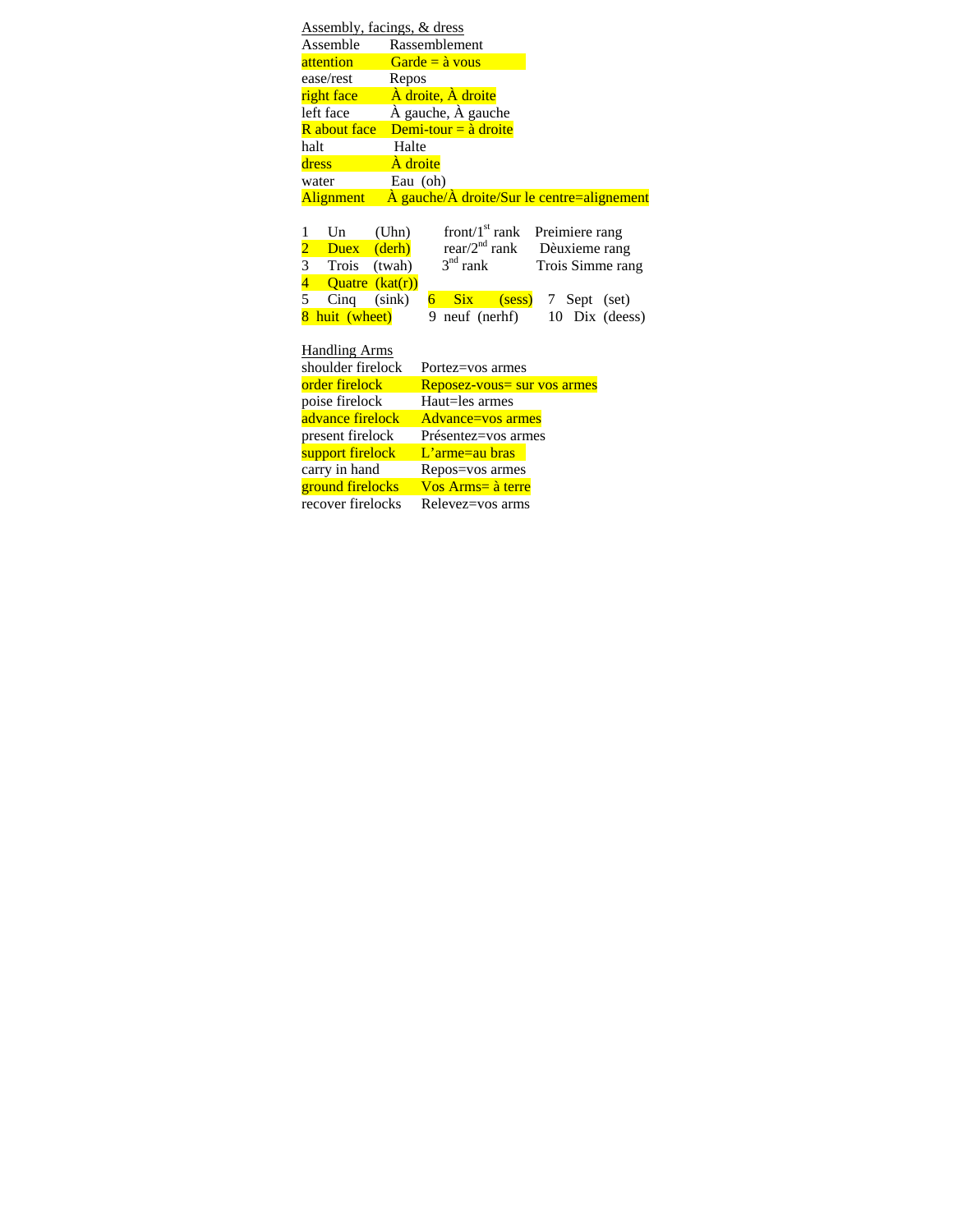| <u>Loading &amp; Firing</u> |                                      |
|-----------------------------|--------------------------------------|
| make ready                  | Apprêtez=vos armes (Ah-pret-tay)     |
| present                     | $En = joue$ (Ohn Jzhoo)              |
| fire                        | Feu<br>(FERH)                        |
| prime and load              | Chargez= $\grave{a}$ volonté         |
| <b>Prepare to P&amp;L</b>   | Chargez=vos armes                    |
| Half cock firelock          | Le chien=au repos                    |
| open pan                    | Ouvrez=le bassinet (BAS-EE-nay)      |
| handle cartridge            | Prenez=la cartouche                  |
| tear cartridge              | Déchirez=la cartouche (Day-sheer-ay) |
| prime                       | Amorcez                              |
| close pan                   | <b>Fermez=le bassinet</b>            |
| cast about                  | L'arme $=\hat{a}$ gauche             |
| charge w/cartridge          | Cartouche=dans le canon              |
| draw rammers                | Tirez=la baguette                    |
| ram cartridge               | <b>Bourrez</b>                       |
| return rammer               | Remettez=la baguette                 |
| shoulder firelock           | Portay                               |
|                             |                                      |
| Marching                    |                                      |
| normal step (70)            | Pas ordinaire                        |

| $normal$ $sub$ $(10)$    | a as organicus   |  |  |  |
|--------------------------|------------------|--|--|--|
| quick step (90)          | Pas de route     |  |  |  |
| double time step $(120)$ | Pas de Manoeuvre |  |  |  |
| lengthen step-march      | Alongez=marche   |  |  |  |
| half step-march          | Petit pas=marche |  |  |  |
|                          |                  |  |  |  |

| R/L Oblique                                                  | Oblique à droite à gauche=marche |  |
|--------------------------------------------------------------|----------------------------------|--|
| to the front/rear                                            | $En$ avant/arrière = marche      |  |
| counter mrch (by the L) Contre turne $\hat{A}$ gauche=marche |                                  |  |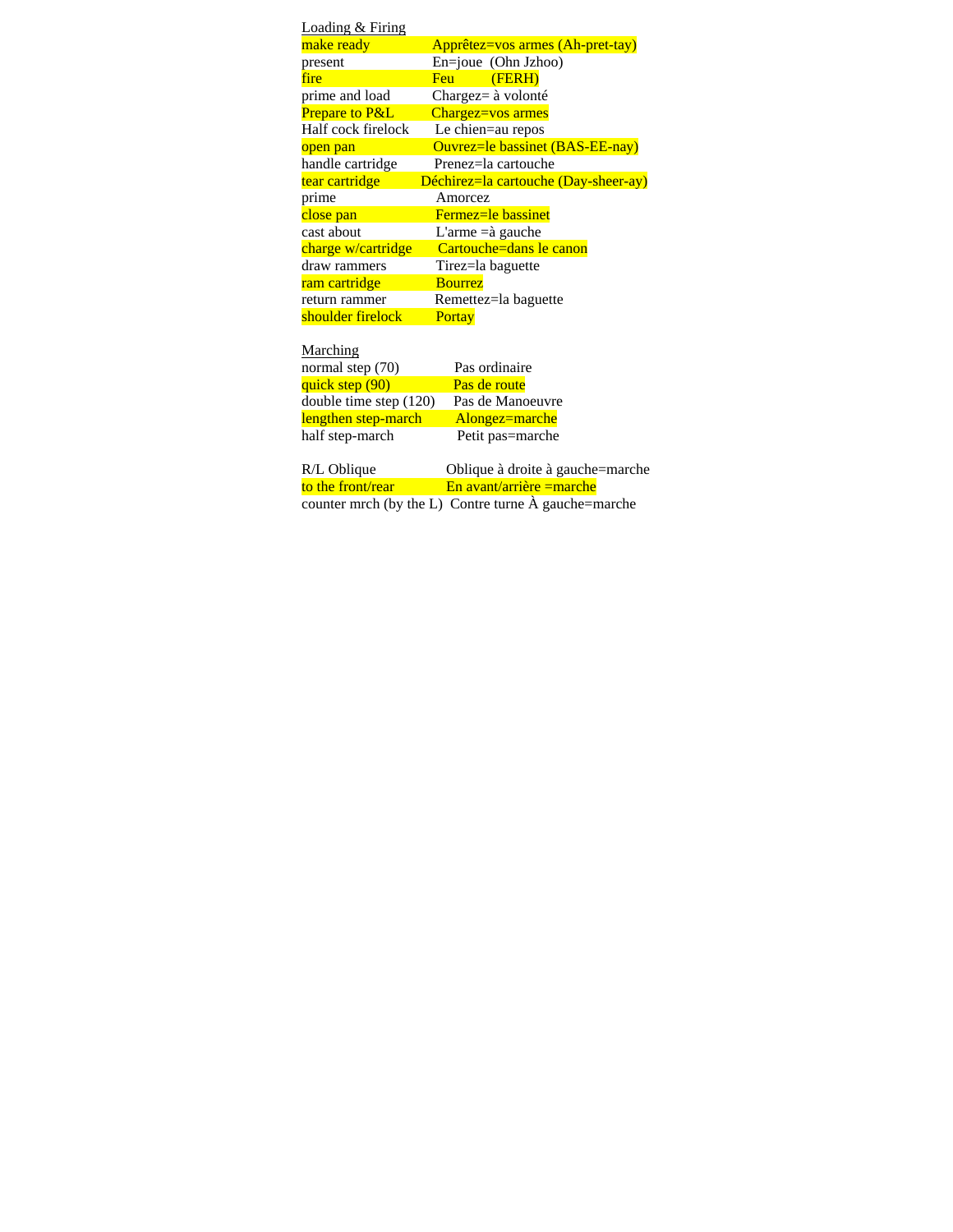| <b>Wheeling &amp; Maneuvering</b>                                                                                            |  |  |  |  |  |
|------------------------------------------------------------------------------------------------------------------------------|--|--|--|--|--|
|                                                                                                                              |  |  |  |  |  |
| Wheel (left/right) Tournez À gauche/À droite<br>Section break Romnez la Peleton<br><b>Section break</b><br>Rompez la Peleton |  |  |  |  |  |
| Marquez le pas<br>- mark your time                                                                                           |  |  |  |  |  |
| - R Oblique Oblique à droite $(1st section-un tornay)$                                                                       |  |  |  |  |  |
| - L Oblique Oblique à gauche $(2^{nd}$ section-dux tormay)                                                                   |  |  |  |  |  |
| Reform company Formez la Peleton                                                                                             |  |  |  |  |  |
| - mark your time Marquez le pas                                                                                              |  |  |  |  |  |
| - R Oblique Oblique à droite $(1st section-un tornay)$                                                                       |  |  |  |  |  |
| - L Oblique Oblique à gauche $(2^{nd}$ section-dux tormay)                                                                   |  |  |  |  |  |
|                                                                                                                              |  |  |  |  |  |
| Safety                                                                                                                       |  |  |  |  |  |
| open ranks<br>Overez vos Rangs or                                                                                            |  |  |  |  |  |
| Dèuxieme rang=Overez vos Rang=en Arriere=Quatre                                                                              |  |  |  |  |  |
| pas=Marche                                                                                                                   |  |  |  |  |  |
| open pan<br>Ouvrez $=$ le bassinet                                                                                           |  |  |  |  |  |
| secure firelocks<br>L'arme, sous le bra=a gauche                                                                             |  |  |  |  |  |
| tap musket<br>Frappe                                                                                                         |  |  |  |  |  |
| shoulder firelock<br>Portez=vos armes                                                                                        |  |  |  |  |  |
| Fermez=le bassinet<br>close pan                                                                                              |  |  |  |  |  |
| spring rammers/inspection                                                                                                    |  |  |  |  |  |
| Inspection des arms=baguette dans le canon                                                                                   |  |  |  |  |  |
| open cartridge box Overez=la giberne                                                                                         |  |  |  |  |  |
| close cartridge box Fermez=la giberne                                                                                        |  |  |  |  |  |
| Remettez=la baguette<br>return rammer                                                                                        |  |  |  |  |  |
| shoulder/inspection Haut=les armes                                                                                           |  |  |  |  |  |
| close to the front<br>Serrez vos Rangs=en avant=Marche                                                                       |  |  |  |  |  |
| Le Companie=Rompez=Vos rangs!<br>dismissal                                                                                   |  |  |  |  |  |
| (reply - Sans Touche! - without stain)                                                                                       |  |  |  |  |  |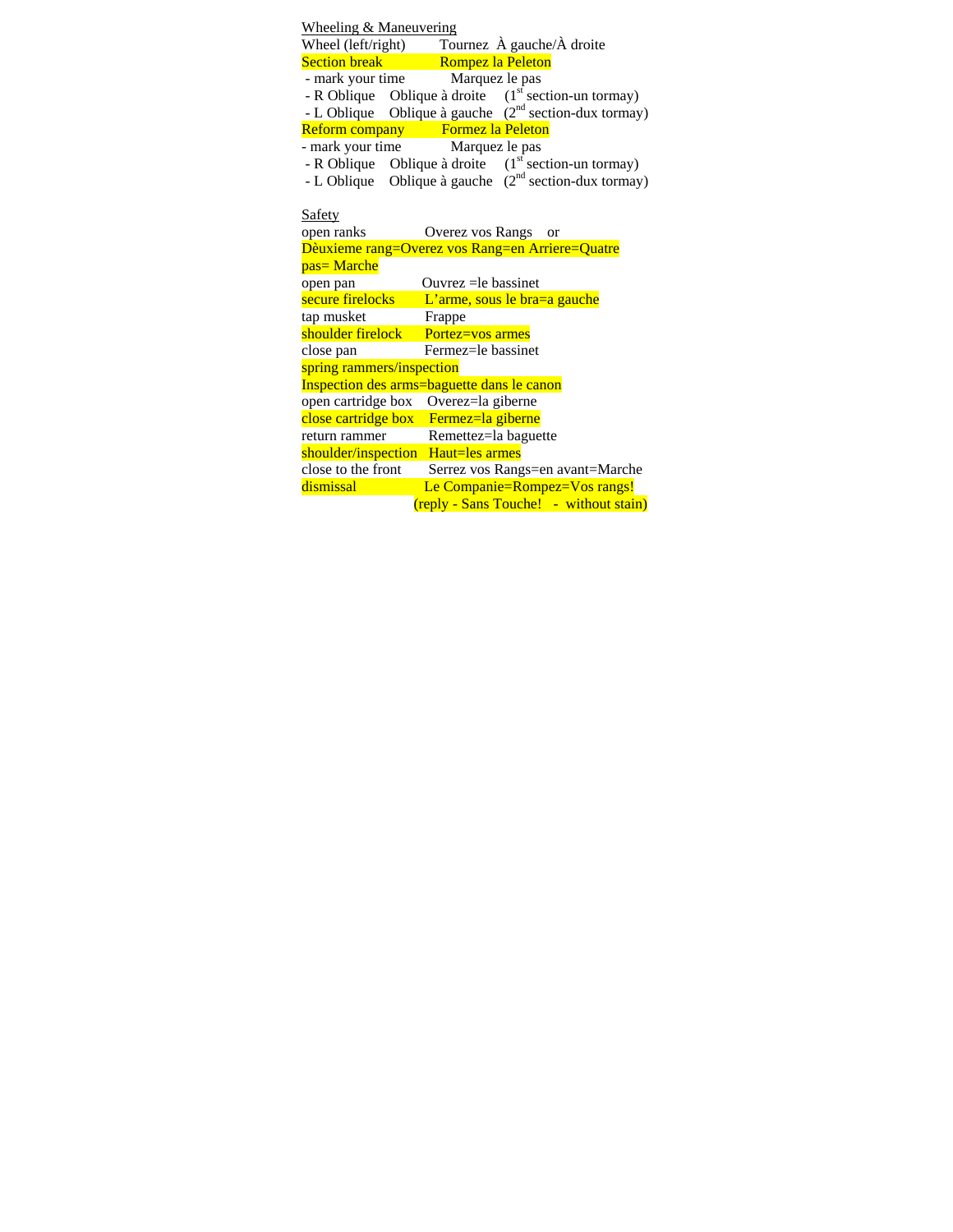Open Order & Display Display left À gauche, À gauche=Overez vos Rongs=Marche **Display from the center**  Sur le centre=Overez vos Rongs=Marche Reform company R'assemblement

Three line Firing Front rank kneel Preimier=Pepitae von Arm Front rank stand Preimier=Uppitae Vorrong

Fixing & Charging Bayonetts Fix bayonet Baïonnette=au canon<br>Present bayonet Présentez=la baïonnet Présentez=la baïonnette Unfix bayonet Remettez=la baïonnette

Charge Infantry/Cavalry Charge lay Infantray/Chavlay Advance w/ bayonet Avance la Infantray Ease (from charge) Repo

Bread on bayonet Panara aut de canon

Undress/Remove Hat & Bow for Prayer Undress & Uncover Genou= à terre Redress & Recover Debout (day-boo)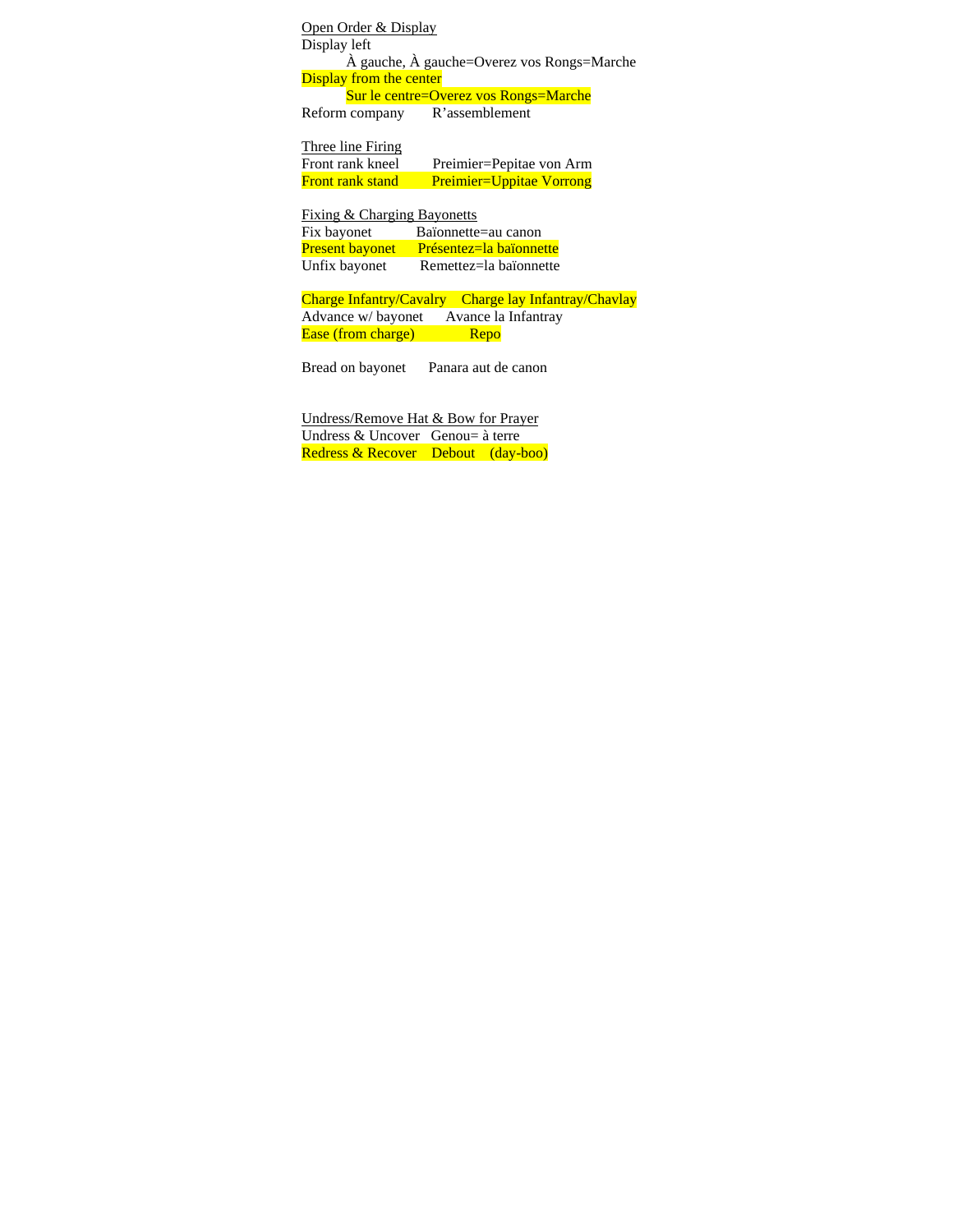Casualties from Storming Redoubt #9 56 grenadiers and chasseurs of the regiment of Gatinois,

21 grenadiers and chasseurs of the Royal Deuxponts, 6 chasseurs of the Agenois,

9 nine soldiers of the second battalion of the Gatinois, have been killed or wounded, in this attack, which lasted only seven minutes.  $=$  total of 92, of which 65 from the Gatinois

Moreover, M. de Barthelot, captain of the regiment of Gatinois, was killed; M. de Sireuil, captain of the chasseurs of this regiment, had his leg broken, and M.de Sillegue, second lieutenant of chasseurs was shot through his thigh. The Chevalier de La Meth received two musket balls, one of which broke his, knee-pan, and the other pierced his thigh

In the two redoubts the enemy had six officers and 67 men captured, 18 were killed and 50 captured in Redoubt No. 9.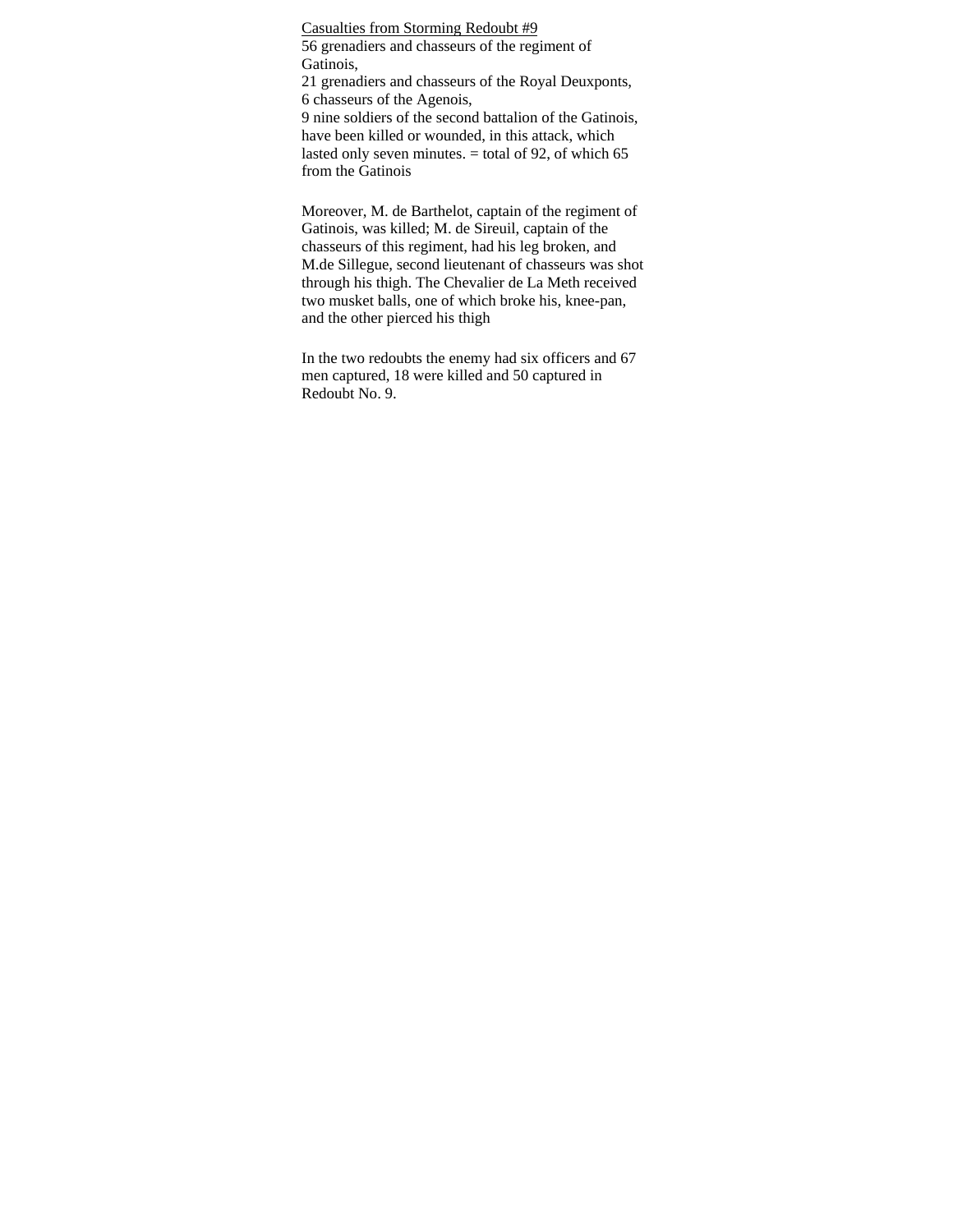Immediately before the assault of Redoubt #9 At this moment Rochambeau came to the trench, and, addressing the soldiers of Gatinois, he said to them: "My children, if I have need of you this night, I hope that you have not forgotten that we have served together in that brave regiment of Spotless Auvergne (Auvergne sans tache), an honorable surname which it has deserved from the time of its creation." They answered him that if the restoration of their name was promised them, they would allow themselves to be killed to the last man. Rochambeau promised it to them, and they kept their word. The king, on the report that Rochambeau made to him of this affair, wrote with his own hand, "Good for Royal Auvergne."

History of the Regiment de Gatinois The ordonnance of 25 March 1776, divided the Auvergne Regiment: the first and third battalions remained as d'Auvergne; the second and fourth battalions formed the regiment de Gatinois.

The second battalion, which was at la Martinique since November 20, 1775, went to Saint-Domingo, (Haiti) in 1777. The fourth battalion, which was at Calais, France in June, 1776, left at the end of that year for Bordeaux, France and there embarked the 25th September, 1777, to rejoin the second battalion. The regiment remained in garrison at the Cape until 1779. That year it was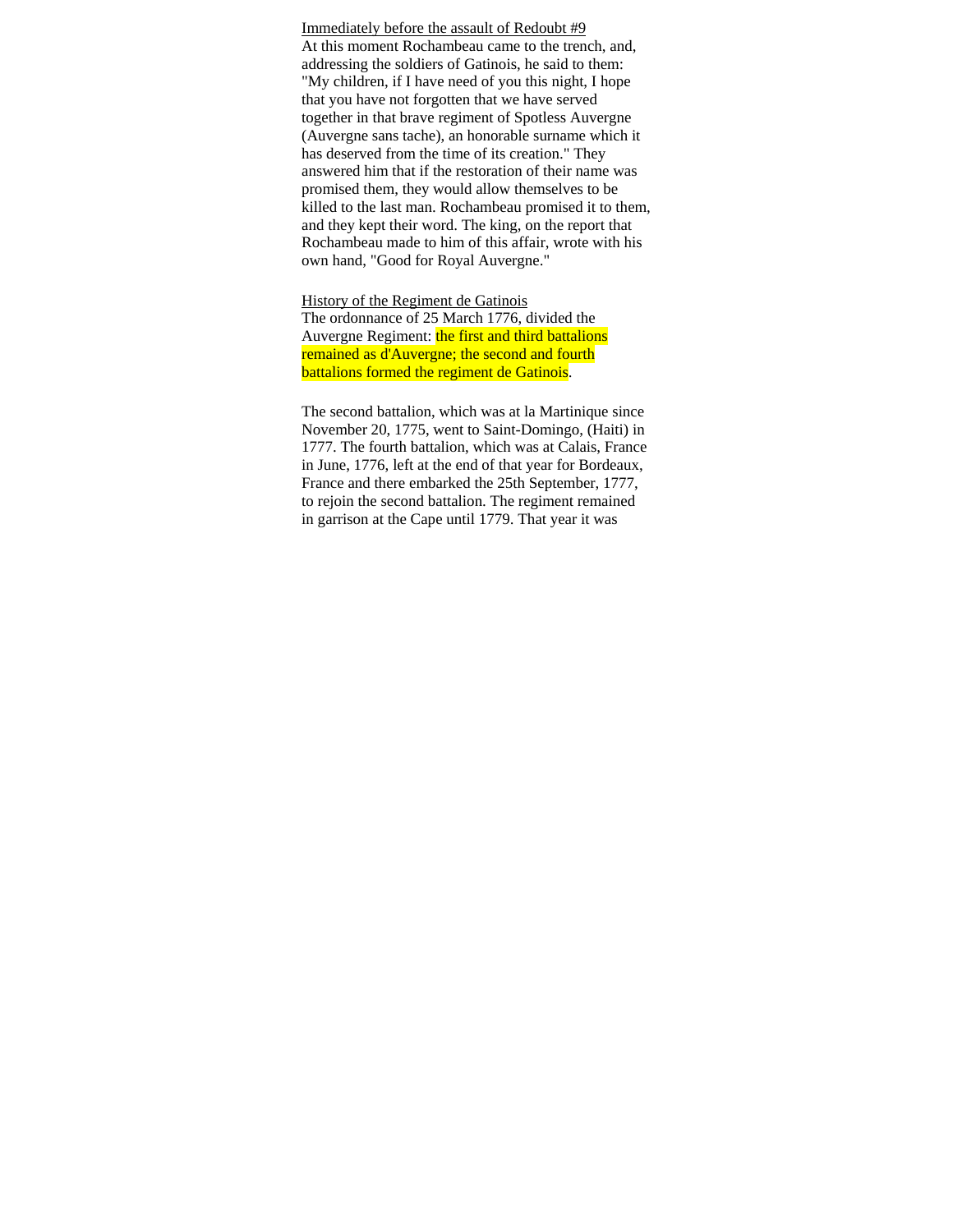placed on board of vessels of the fleet of Count d'Estaing, and the 15th September to 20th October was at the siege of Savannah.

The companies of chasseurs coveted themselves with glory, the **9th of October**, at the attack on the retrenchments. The sublieutenant LEVERT was the first to enter the entrenchments, whose defenders, astonished at such audacity, fled, throwing away their arms. The English, nevertheless, returned more numerous, and the brave Gatinois companies, without support, having lost the half of their number, were obliged to retire. They withdrew in good order, carrying off their dead and wounded, among whom the Viscount de Béthizy, colonel en second, with three wounds, in the left hand, the right arm, and in the stomach; Captain Sireuil, wounded with a biscaïen [musket shot] in the side; Captain de Foucault, knocked down by the concussion from a cannon ball; Lieutenant De Justajmont, killed outright; Chevalier de la Roche-Negley, who had received a biscaïen shot in the head and was later 'trepanned'; Chevalier de Tourville, wounded by a ball which passed from the right breast (téton) to the shoulder; sublieutenant Levert had his clothes riddled with bullets. After, the siege was raised, the Gatinois returned to the Cape.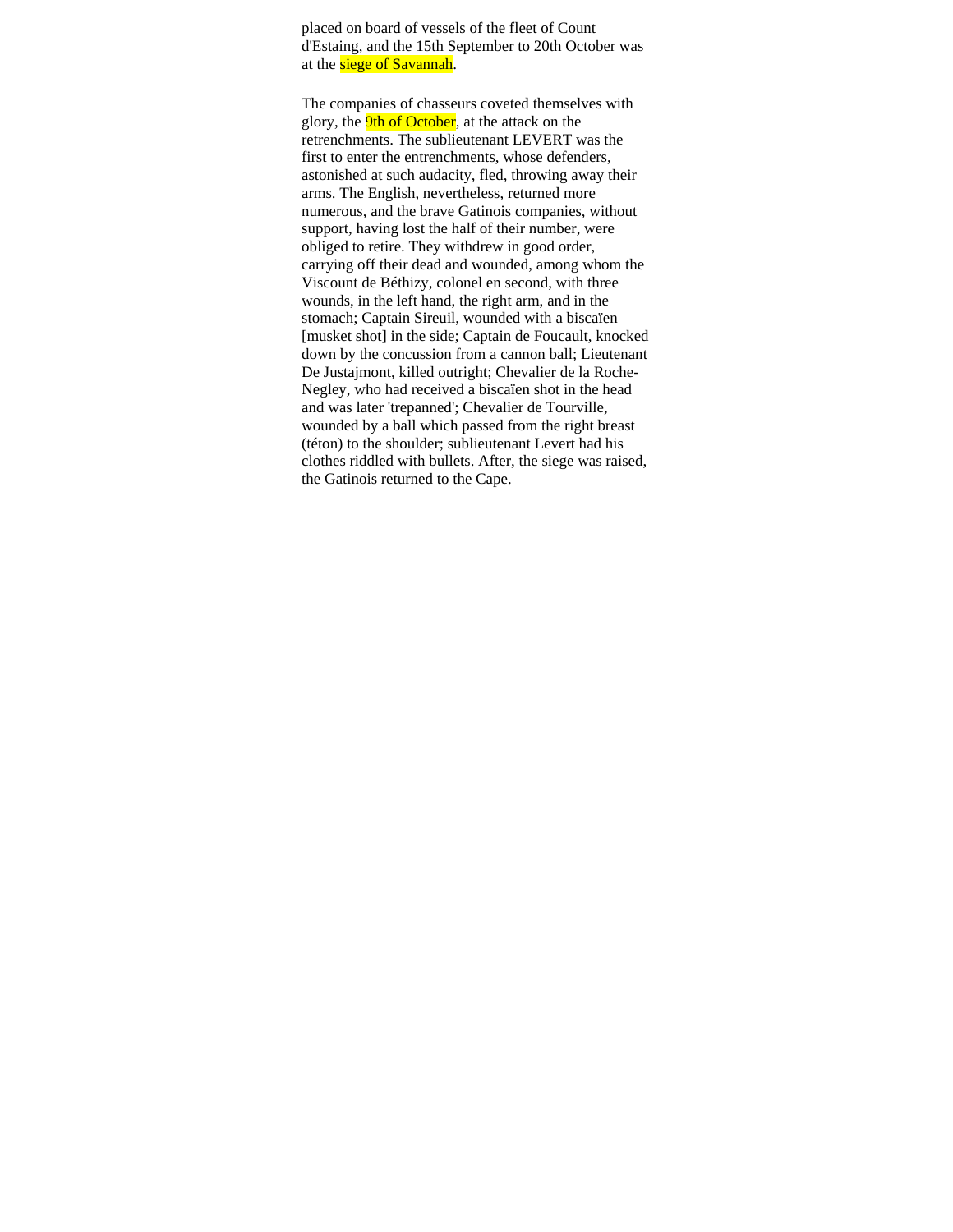26 May 1781 - siege and capture of Pensacola by Spanish and French forces. He writes that French detachment of 800 was also present from Regiments Poitou, Agenois (inc chasseurs) Gatinois, Cambresis, DuCap. - R. Chartrand

In 1781 it was made a part of the corps d'armée which the Marquis de Saint Simon led to the United States to reinforce Rochambeau. It took a glorious part in the siege of Yorktown and the capitulation of Lord Cornwallis. The 14th October, with the Royal Deux-Ponts regiment and under Lieutenant-colonel de Lestrade, it attacked with extreme bravery, and carried one of two redoubts on the left of the British defensive works. Captain Sireuil, of the chasseurs, was again wounded, this time very seriously, with two other officers. After the victory, Washington, expressed his admiration to the French units by presenting to the regiments Gatinois and Royal-Deux-Ponts the three pieces of cannon which they had captured from the redoubt 9. The Gatinois re-embarked soon after the British surrender and returned to Saint-Domingo.

In 1791 Royal-Auvergne became the eighteenth infantry, then was discharged in 1791. The eighteenth infantry, which has now [1903/5] succeeded, is in garrison at Pau.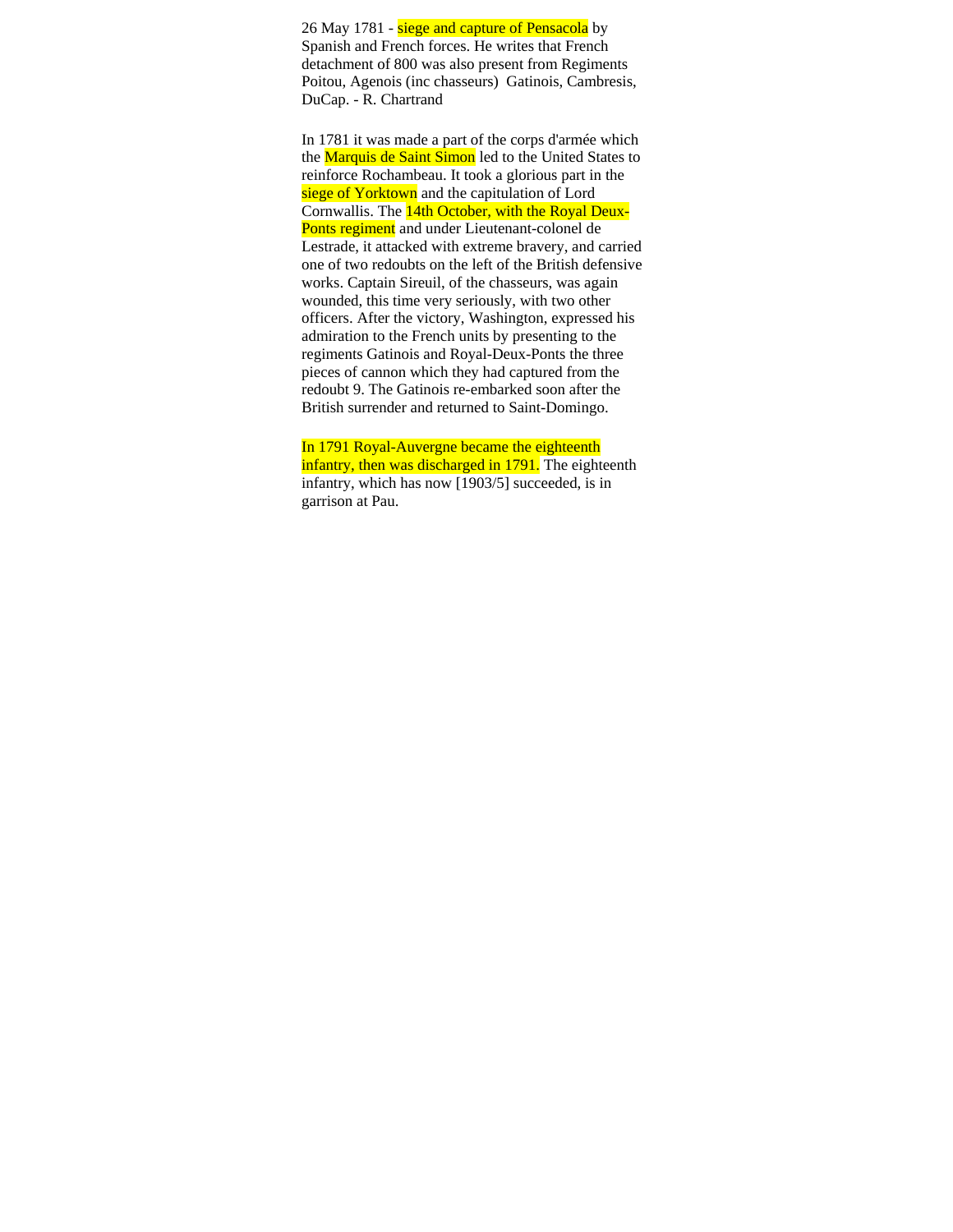Article 14 of the 1779 Regulations: The Small Equipment Which Each Soldier is Provided:

Each Soldier will have 3 good shirts, 2 pairs of breeches, 2 pairs of shoes, which are new, a pair of gaiters of white toile, a pair in blackened toile, a pair of gaiters of black wool material, 2 pairs of cuffs for gaiters of white toile with black buttons, 2 handkerchiefs, 2 pairs of stockings, 2 neckstocks of dimity, a buckle for the neckstock, a pair of buckles for the shoes, a pair of buckles for the kneestraps, a bag of powder and a knot, a comb for arranging the hair, a comb to take the powder off, a brush for the coat and hat, 2 brushes for the shoes, a small brush for polishing the brass, a paintbrush for whitening the buff leather, a thimble for sewing, thread, needles, a buttonhook, a hairhook (hairpin), a priming wire (pick), a screwdriver, a piece of old cloth for rubbing spots/stains from the coat, and an old linen piece for cleaning arms.

## **Capitine**

L - solid silver w/ fringe R - solid silver w/o fringe

## **Capitine en Seconde**

L - silver w/red stripe & silver fringe

R - silver w/red stripe & no fringe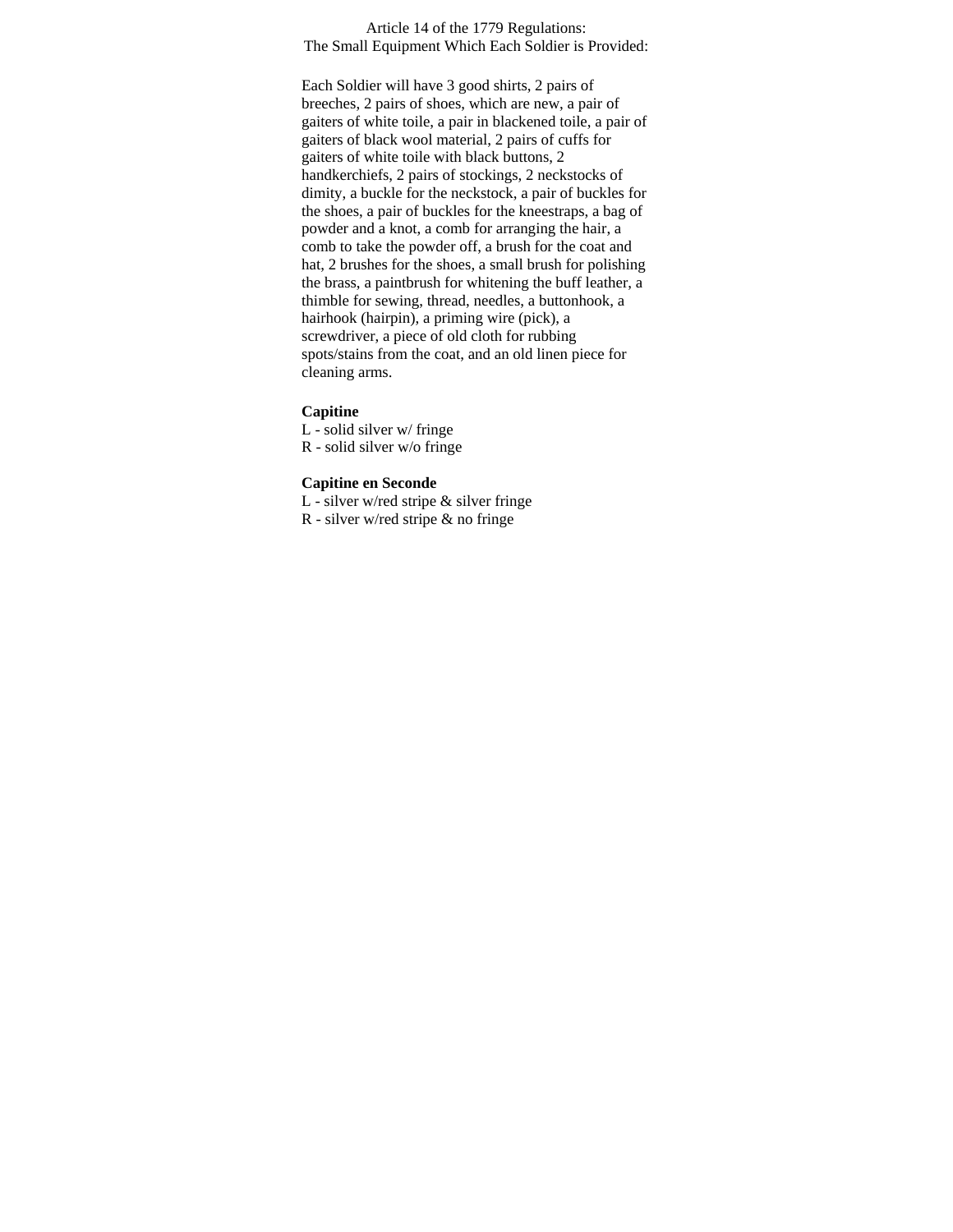## **Lieutenant**

 $L - zigzag$  diamond pattern  $&$  silver fringe

R - zigzag diamond pattern & no fringe

**Sergeant -** L & R (no epaulettes)

NCO had the white sewn in standard epaulette (at the neck side) with regimental facing color piping the epaulette that was common to the enlisted man's coat.

 Sergeant's left sleeve had a silver lace stripe sewn above the cuff of their uniform. It was about 1 inch or one pouce wide.

**Corporal** - L & R (no epaulettes) same as Sergeant Corporal had a blue lace stripe stripe sewn above the cuff of their uniform. It was about 1 inch or one pouce wide. Above that was two white cloth lace stripes sewn above the cuff; also one inch wide and spaced about 1/2" apart.

**SPECIAL INSIGNIA -** For each 7 years of service, a Private or NCO got a stripe to wear on his left shoulder. These stripes were always in French blue and was in the form of an upside down V. These were accumulated and you could have as many as you could fit given your length of service. At 24 years you earned a red badge with crossed gold swords that you wore on the left breast.